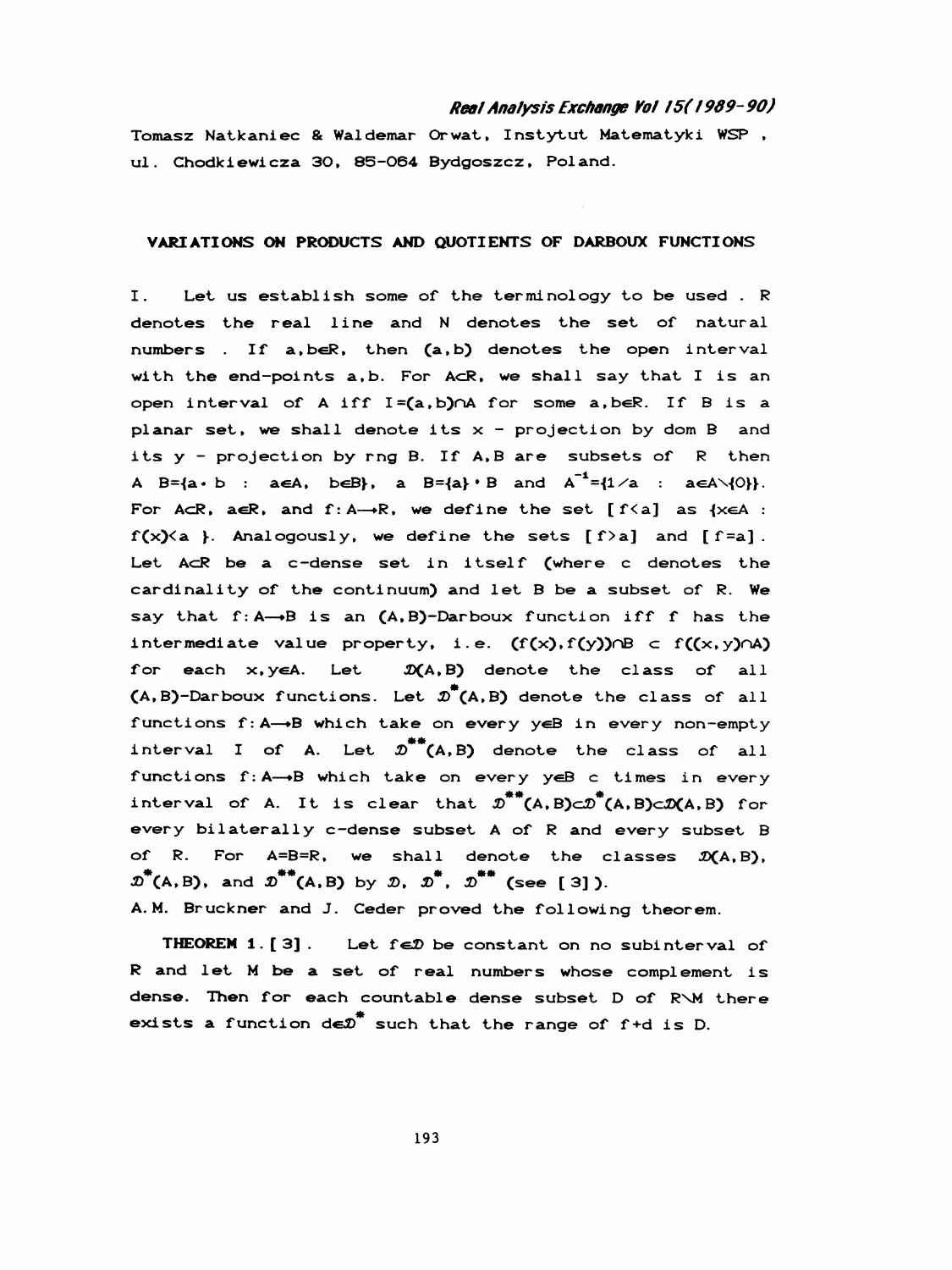In the same way, we can prove the following result.

 THEOREM 1\*. If AcR Is bilaterally c-dense set in itself, D is a countable dense subset of R, and if  $f \in \mathcal{D}(A, R)$  is constant on no interval of A, then there exists a function  $de\mathcal{D}^*(A,R)$  such that for every interval I of A the range of  $(f+d)[I]$  is D.

 THEOREM 2. Assume that D is a countable dense subset of R and O $\in$ D. Then for each f $\infty$  there exists a function de $\mathcal D$ such that for each interval IcR we have:

- if f is not constant on I, then  $d(I)=R$  and  $(f\cdot d)(I)=D$ ,

- if f|I is constant, then d|I is constant and  $(f \cdot d)(I) \subset D$ . P r o o f . Let  $B = \{(x, y) : y = r \land f(x) \text{ if } f(x) \neq 0 \text{ and } y = r \text{ if }$  $f(x)=0$ , reD, xeR }. As in the proof of Theorem 1 ([3]), we shall define a function de $D$  such that d $\subset$ B. (No distinction is made between a function and its graph).

Let us put  $\mathcal{J}=\{I\subset\mathbb{R} : I \text{ is a maximal open interval such that }$ f |I is constant}. Observe that sets from  $\mathcal Y$  are pairwise disjoint and hence the family  $\mathcal{J}$  is countable.

Let  $\mathcal{F}=\{J_n : n\in\mathbb{N}\}\$ ,  $J_n=(a_n, b_n)$ ,  $A_0=(a_n, b_n : n\in\mathbb{N}\)$ ,  $J=\bigcup \mathcal{F}$  and A=R\J. Notice that  $A_{o}$  cA and  $f (a_{n})=f (b_{n})$  for each neN. Additionally, f | AE $\mathcal{D}(A, R)$ .

For  $x \in R$ , let  $V(x) = \{x\} \times R$  and  $H(x) = Ax \{x\}$ . For each  $x \in R$  it is clear that  $V(x)$  is dense in  $V(x)$  and it is easy to verify that  $H(x) \cap B$  is dense in  $H(x)$ . Indeed, it is clear for  $x=0$ . Assume that  $x\neq 0$  and I is an open interval of A. Then  $f|I$  is non-constant and, since  $f \in \mathcal{D}$ , there exist y, zel for which  $f(y) \neq f(z)$  and  $f(y) \cdot f(z) > 0$ . We may assume that  $f(z) > f(y) > 0$ . Because D is dense in R, we have

$$
\bigcup_{r \in D} r (f(y), f(z))^{-1} = \bigcup_{r \in D} (r/f(z), r/f(y)) = R,
$$

so there exists an reD such that  $x \in (r/f(z), r/f(y)), i.e.$  $r \times (f(y), f(z))$ . Since f | AE $\mathcal{D}(A, R)$ , there exists a tel for which  $f(t)=r/x$ , i.e.  $x=r/f(t)$  and  $(t,x)\in (I\times\{x\})\cap B$ . For xeR let  $N(x) = [A \times \times (E\setminus{0}) \cdot (E\setminus{0})]^T$  ]  $\cap$  B, where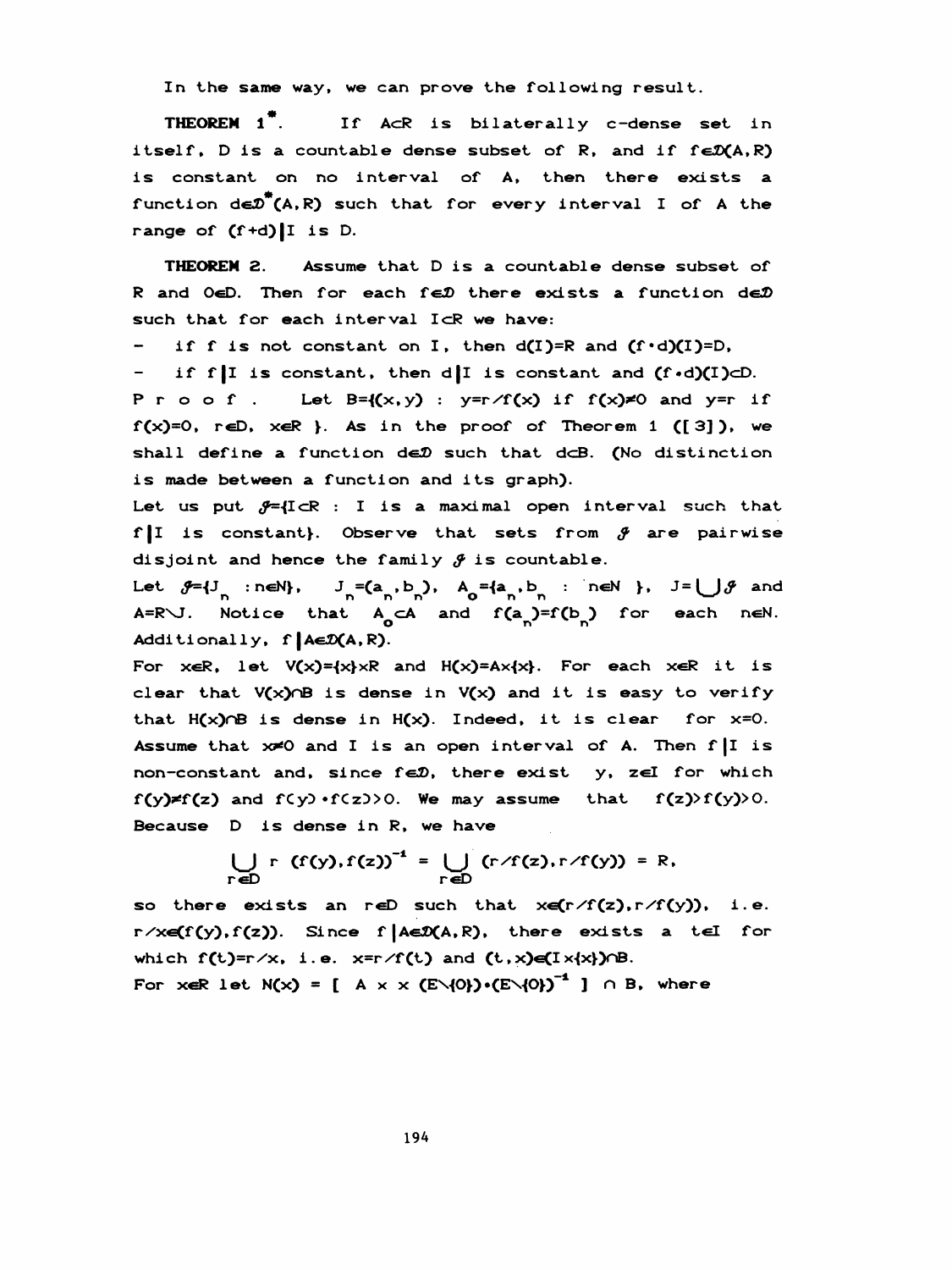$$
E = \bigcup_{n=1}^{\infty} \underbrace{D \cdot \ldots \cdot D}_{n - \text{ times}}
$$

Observe that

 $N(O)=H(O)=A\times{O}$ ,

 $(i i)$   $\bigcup \{N(x) : x \in R \} = B \cap (A \times R)$ ,

(iii) card(rng  $N(x)$ )= $\omega$  for xeR\{0},

- $(iv)$  dom  $N(x)$  is dense in A, for each  $xeR$ ,
- (v) if  $x \neq 0 \neq y$  and dom N(x)  $\cap$  dom N(y)  $\neq \emptyset$ , then  $N(x) = N(y)$ .

 Now we can define the function d. First we define for each  $x \ne 0$  a function d such that d =d if N(x)=N(y), d is dense e the function d. First we define<br>x such that d=d if N(x)=N(y), d<br>H(y)∩N(x), a ∈ dom d iff b ∈ do in any non-empty H(y) $\cap N(x)$ ,  $a_n \in \text{dom } d$  iff  $b_n \in \text{dom } d$ , and  $d_{x}(a_{n})=d_{x}(b_{n}).$  To do this, let  $O_{n}$ , n=0,1,2,... be an enumen any non-empty  $H(y) \cap N(x)$ ,  $a_n \in \mathbb{R}$ <br> $X^{(a_n)} = d_X(b_n)$ . To do this, let  $O_n$ <br>ation of all borizontal open is ration of all horizontal open intervals with rational ends<br>
which intersect  $N(x)$ . Put  $w_0 \in O_0 \cap N(x)$ ,<br>  $V = \begin{cases} w_0 & \text{if } \text{dom } w_0 \notin A_0 \\ (b_1, \text{ring } w) & \text{if } \text{dom } w = a_1, \\ w_0 & \text{if } \text{dom } w = a_2. \end{cases}$ which intersect  $N(x)$ . Put  $w^{\infty}$   $\cap N(x)$ ,

$$
v_o = \begin{cases} w_o & \text{if dom } w_o \notin A_o, \\ (b_k, rng w_o) & \text{if dom } w_o = a_k, \\ (a_k, rng w_o) & \text{if dom } w_o = b_k. \end{cases}
$$

and  $w_n \in \mathbb{Q}_n \cap N(x) \setminus \bigcup_{i \le n} (V(w_i) \cup V(v_i)),$ 

$$
P_{n} \cap N(x) \setminus \bigcup_{i \leq n} (V(w_{i}) \cup V(v_{i})),
$$
\n
$$
V_{n} = \begin{cases} w_{n} & \text{if dom } w_{n} \notin A_{0}, \\ (b_{k}, \text{rng } w_{n}) & \text{if dom } w_{n} = a_{k}, \\ (a_{k}, \text{rng } w_{n}) & \text{if dom } w_{n} = b_{k}. \end{cases}
$$

Then  $d_x = \{ w_n, v_n : n \in \mathbb{N} \}$  has the desired properties.

Next let  $d_{1,1}$ ,  $d_{1,2}$  be a partition of  $d_{1}$  onto two sets, each  ${w_n, v_n : n \in \mathbb{N}}$  has the desire<br>
1.1  ${d_{1,2}}$  be a partition of  $d_1$ <br>
1 and such that a  $\epsilon$  d if dense in d and such that  $a_n \in d_i$  iff  $b_n \in d_i$  for neN,  $1,1$ ,  $d_{1,2}$  be a partition of  $d_1$  onto two:<br>
4 and such that  $a_n \in d_{1,i}$  iff  $b_n \in d_{1,i}$ <br>
4 and is dense in N(1), dom d is d i=1,2. Then  $d_i$  is dense in N(1), dom  $d_i$  is dense in A a<sub>1,2</sub> be a partition of a once<br>
and such that  $a_n \in d_{1,i}$  iff  $b_n$ <br>  $a_{1,1}$  is dense in N(1), dom d<sub>1,2</sub><br>  $\times$ {0} is dense in N(0). Then  $d_x = \{ w_n, v_n : n \in \mathbb{N} \}$  has the desired properties.<br>
Next let  $d_{1,1}$ ,  $d_{1,2}$  be a partition of  $d_i$  onto two sets, each<br>
dense in  $d_i$  and such that  $a_n \in d_{1,1}$  if  $b_n \in d_{1,1}$  for neN,<br>
i=1,2. Then  $d_{1,1}$  is

 Now enumerate the countable family of uncountable sets of the form  $\{ (x,y) : x \in I \setminus A_0, y = r/f(x) \text{ and } f(x) \neq 0 \}$ , where I=(a,b) $\cap$ A for some rationals a,b and reD $\setminus$ {0}, as {C<sub>i</sub>}. As in [3], we pick a sequence of points  $\{e_i\}$  such that:  $e_i \in C_i \setminus Z_i^-,$ where  $Z_i = \bigcup \{N(x) : \text{there exists } j \leq i \text{ with } e_i \in N(x)\} \cup N(1)$ . This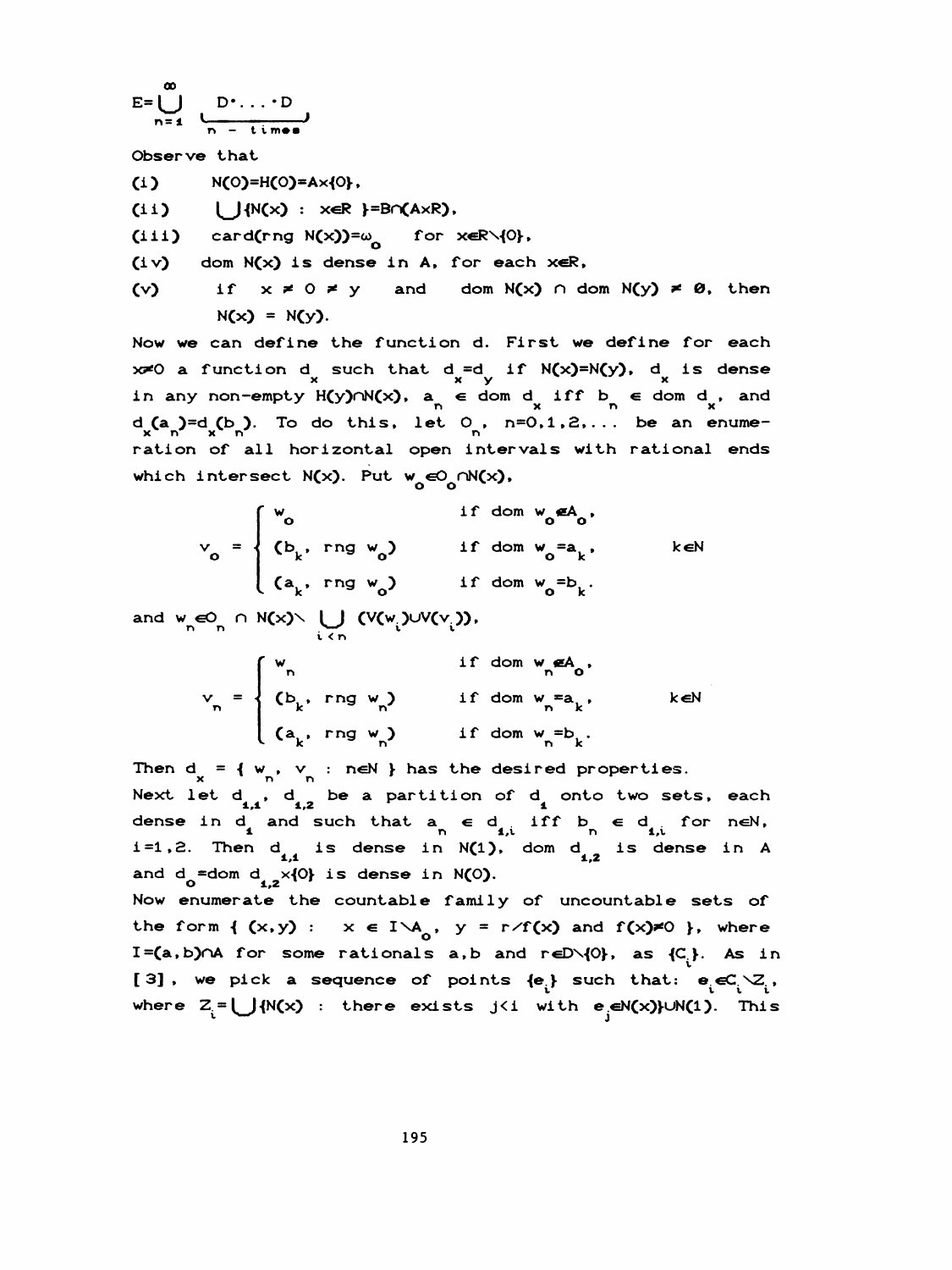is possible because card (rng  $C_i$ )=c and card (rng  $Z_i$ )= $\omega_{\alpha}$ . Since  $d_{\mathbf{0}}$  c(dom N(1))x{0}, dom  $d_{\mathbf{0}}$  n dom e =0. Let e={e :ieN}. sible because card (rng C<sub>i</sub>)=c and card (rng Z<sub>0</sub> c(dom N(1))×{0}, dom d<sub>0</sub> ∩ dom e<sub>i</sub> =0. Let e={e<sub>i</sub><br>rd(e ∩ d<sub>2</sub>)≤1 for each xeR,0 ∉ rng e and dom e ∩ Then card(e  $\cap$  d) $\leq 1$  for each xeR, 0  $\epsilon$  rng e and dom e  $\cap$  A =0. is possible because card (rng C<sub>1</sub>)=c and card (rng Z<sub>1</sub>)=ω<sub>0</sub>.<br>Since d<sub>0</sub> c(dom N(1))×{0}, dom d<sub>0</sub> ∩ dom e<sub>1</sub> =0. Let e={e<sub>1</sub>:1eN}.<br>Then card(e ∩ d<sub>1</sub>)≤1 for each xeR,0 ∉ rng e and dom e ∩ A<sub>0</sub>=0.<br>Let A<sub>1</sub> = A<sub>0</sub> \ U { for each neN.

Now we define a function d on R as follows.

$$
d(x)=\begin{cases} e(x) & \text{if } x \in \text{dom } e, \\ d_{z}(x) & \text{if } x \in \text{dom } d_{z} \text{ dom } e, z \in \mathbb{R}, \\ 0 & \text{if } x \in A \setminus (\text{dom } e \cup \bigcup \{\text{dom } d_{z} : z \in \mathbb{R}\}), \\ d(a_{n})=d(b_{n}) & \text{if } x \in J_{n}, n \in \mathbb{N}. \end{cases}
$$

It is clear that  $d \subset B$  and therefore  $(f \cdot d)(I) \subset D$  for every open interval I. If I is an open interval for which f|l is not constant and yeR, then InA is non-empty and  $(I \times \{y\})$  n d<sub>y</sub>  $\setminus$  e is infinite. It follows that yed(I) and, consequently, d(I)=R. If reD\{0}, then there exists xeI\A<sub>o</sub> such that  $e(x)=r/f(x)$ ,  $f(x)=0$  and hence  $ref \cdot d)(1)$ . Thus  $D \subset (f \cdot d)(1)$ . Since  $(I \times \{0\}) \cap d_{\Omega} \neq \emptyset$ ,  $0 \in (f \cdot d)(I)$ .

d(x)=d(a<sub>n</sub>)=d(b<sub>n</sub>) for xel. Finally, if x,yeR, d(x)<del>\*</del>d(y), then If f |I is constant, then  $I \subset (a_n, b_n)$  for some neN. Then f is non-constant on  $(x, y)$  and the range of d on  $(x, y)$  is R. Thus de $D$ . This finishes the proof.

 REMARKS. 1) If D satisfies all assumptions of Theorem 2 and fe $\mathcal D$  is constant on no interval, then there exists a de $\mathcal D^{\text{th}}$ such that for any interval I of R the range of (f.d)|I is D. 2) In the same way as Theorem 2, we can generalize Theorem 1.

 THEOREM 1\*\*. Assume that DcR is a countable dense set and feD. Then there exists a deD such that for each interval IcR we have:

if f is not constant on I then  $d(I)=R$  and  $(f+d)(I)=D$ ,

- if f is constant on I then d(I)={y} for some yeD.

 THEOREM 3. Let D be a countable dense subset of R with  $0 \in D$  and let  $f \in \mathcal{D}$  be constant on no interval. Then there exists a function  $d \in \mathcal{D}^{\top}(R, (0, \omega))$  such that for every interval 1 we have: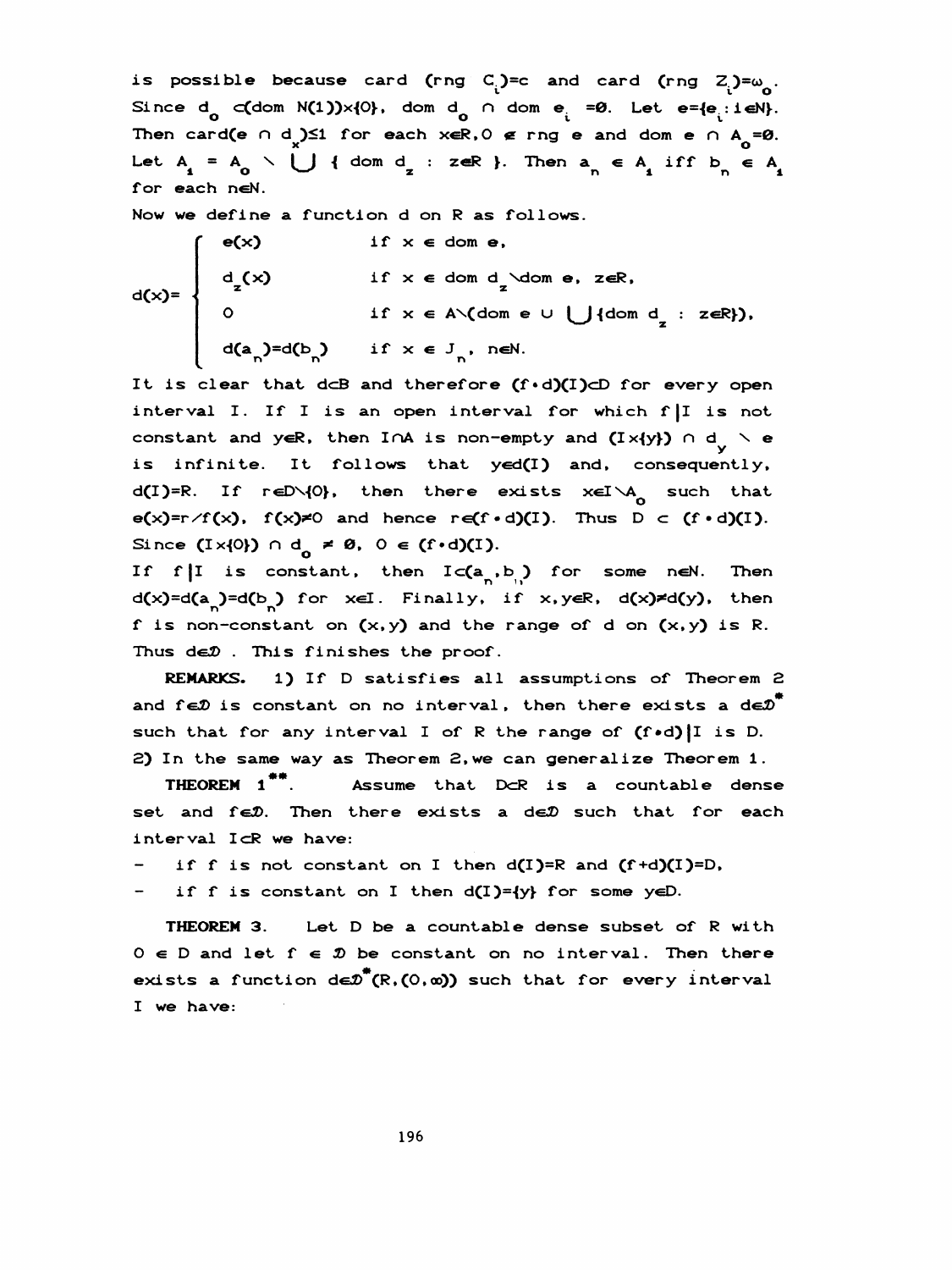- if Ic  $[f>0]$  then  $(f/d)(I) = D \cap (0, \infty)$ .
- if Ic  $f(0)$  then  $(f/d)(I) = D \cap (-\infty, 0)$ ,
- if f changes sign on I then  $(f/d)(I) = D$ .

Proof. Let us put  $B = [f>0]$ ,  $C = [f<0]$ ,  $D^{\dagger} = D \cap (0,\infty)$ ,  $D^{\top} = D \cap (-\infty, 0)$ ,  $f_1 = \ln(f | B)$  and  $f_2 = \ln(-f | C)$ . By Theorem 1<sup>\*</sup>, there exists a function  $d^{\prime} \in \mathcal{D}^{*}(B,R)$  such that (  $f_1 + d_1$  )(I) = ln D<sup>+</sup> for every interval I of B. Then  $[exp(f_1+d_1)](I)=D^+$  and hence the range of  $(f|I) \cdot (exp(d_1|I))$  $D^- = D \cap (-\infty, 0)$ ,  $f_1 = \ln(f|B)$  and  $f_2 = \ln(-f|C)$ .<br>By Theorem 1<sup>\*</sup>, there exists a function  $d_1 \in \mathcal{D}^*(B, R)$  such that<br> $(f_1 + d_1)(I) = \ln D^+$  for every interval I of B. Then<br> $[exp(f_1+d_1)](I)=D^+$  and hence the range of  $(f|I)*(exp d$ is D<sup>+</sup>. Observe that d<sub>+</sub> = exp(-d<sub>1</sub>) e  $\overline{D}^*(B, (0, \omega))$ . In the same<br>way, we define d<sub>2</sub> =  $\overline{D}^*(C, R)$  such that  $(f_2 + d_2)(I) = \ln(-D^*)$ way, we define  $d_2 \in \mathcal{D}^*(C,R)$  such that  $(f_2 + d_2)(I) = ln(-D))$ for every interval I of C. Then  $d = \exp(-d^2) \in \mathbb{D}^*(C,(0,\infty))$ is D<sup>t</sup>. Observe that  $d_+ = \exp(-d_1) \in \mathcal{D}^*(B,(0,\omega))$ . In the same and the range of  $(f|I)/(d|I)$  is  $D$ .

Let us define  $d: R \rightarrow (0, \infty)$  by

|                                         | $\int d(x)$ | for xeB.      |
|-----------------------------------------|-------------|---------------|
| $d(x) = \begin{cases} d(x) \end{cases}$ |             | for xeC.      |
|                                         |             | if $f(x)=0$ . |

 It is easy to verify that such a defined function d satisfies the conditions of Theorem 3.

II. The following result is proved in [ 6] .

**THEOREM 4.** Assume that  $A, B, C\subset R$ ,  $F: A\times B \rightarrow R$  and  $f: R \rightarrow A$ . II. The following result is proved in [6].<br>
THEOREM 4. Assume that A,B,CcR, F:AxB— $R$  and f:R— $\rightarrow$ A.<br>
Then there exists a de $\mathcal{D}^{**}(R, B)$  such that  $F(f, d) \in \mathcal{D}^{**}(R, C)$  iff the following conditions hold:

- (1) for every xeR there exists yeB such that  $F(f(x), y) \in C$ ,
- (2) card  $({x \in I : F(f(x), y)=c \text{ for some } y \in B})=c \text{ for every }$ ceC and every interval I,
- (3) card  $({x \in I : F(f(x), y) \in C} )$ =c for every yeB and every interval I.

Observe that for  $A=B=R$ ,  $F(x,y)=x\cdot y$ ,  $f:R\rightarrow R$  and  $O\in C$  we obtain the following. Following.<br>  $\text{colowing.}$ <br>  $\text{COROLLARY .}$  There exists a de $\overline{D}^{**}$  such that  $f \cdot d\overline{eD}^{**}(R, C)$ 

iff card  $({x \in I : f(x) \ne 0 }) = c$  for every interval I and card(xeI :  $f(x)$ •yeC })=c for every yeR and every interval I.

III. Let  $\mathcal A$  be a family of real functions. A subfamily  $\mathcal B$  of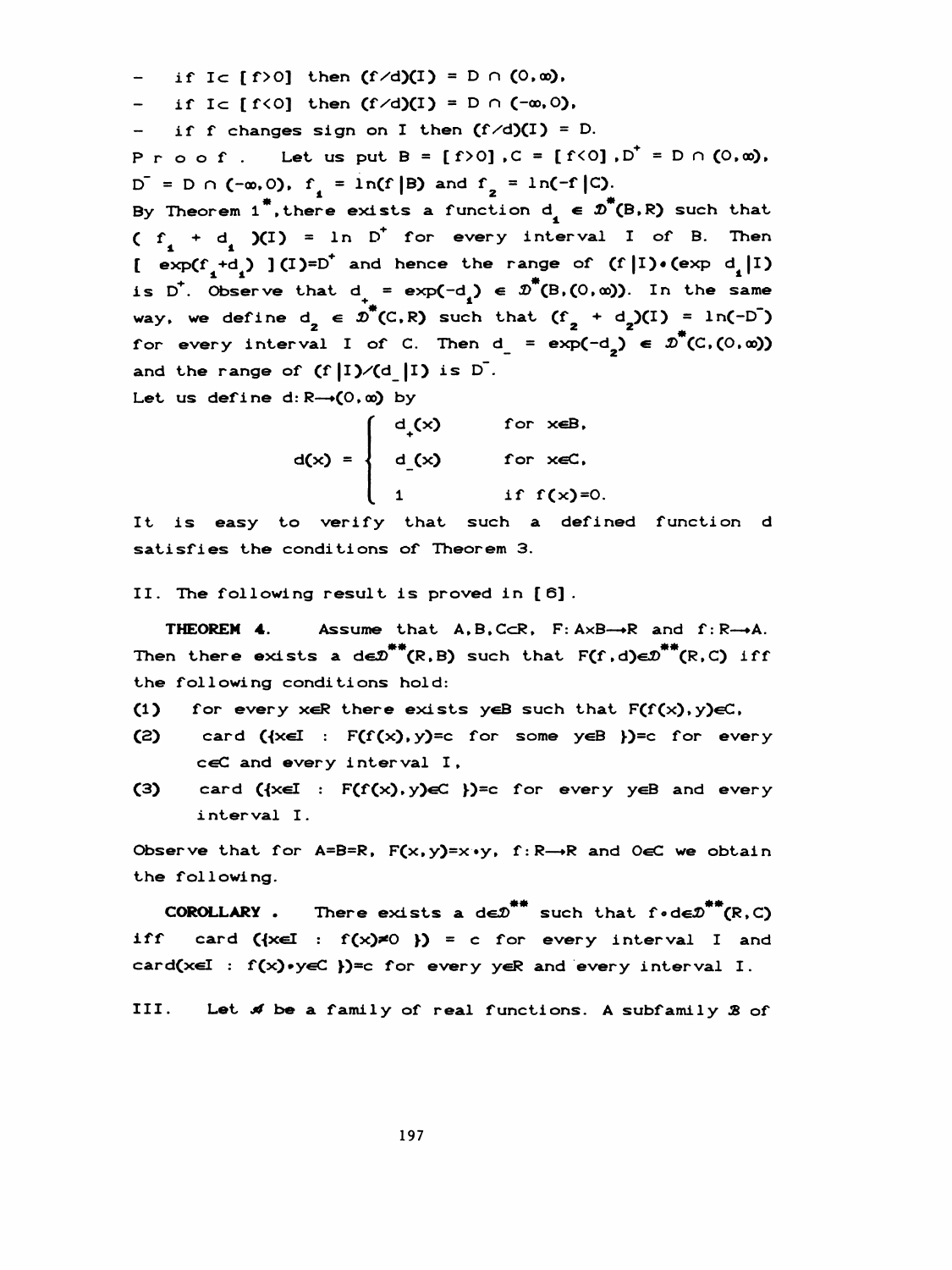$\mathcal A$  is called the maximal multiplicative ( additive ) family for  $\mathcal A$  provided  $\mathcal B$  is the set of all functions in  $\mathcal A$  such that f ged (f+ged, respectively) whenever feB and ged. (See [2], P. 14).

As an immediate consequence of Theorem 2 (respectively Theorem  $1^{**}$ ), we obtain that the maximal multiplicative (additive) family for  $\hat{D}$  is the class of all constant functions ([ 7] , [ 2] ).

 Using a method similar to that used by J. Jastrzębski in [ 5] , we can por ove the following results.

THEOREM 5. Let ge $\mathcal D$  and g  $\mathcal Z$ O. Then f ge $\mathcal D$  for every fe $\mathcal D^{\overline{n}}$ iff theree exists a sequence a of open intervals  $\left\{ \mathbf{I}_{_{\mathrm{L}}}\right\}$  such that:

(1)  $\bigcup_{k=1}^{w} I_k$  is dense in R,

(2) g|I<sub>k</sub> is constant and g|I<sub>k</sub>  $\neq$  0.

P r o o f . Assume that for geD there exists a sequence  $\{I^*_k\}$  which satisfies the conditions (1) and (2). Let fe $\mathcal{D}^*$ and let I be an open interval. Then  $\emptyset \neq J = I_{\Box} \cap I \subset I$  for some keN, g|J is constant and g|J  $\neq$  0. Consequently, f(J)=R and  $g \cdot f(I)=g \cdot f(J)=R$ . Thus  $f \cdot g \in \mathcal{D}^{\top}$ .

Assume that geD. I is an open interval and g is not constant on every subinterval of I. It follows from Theorem 2 that there exists a function  $f \in \mathcal{D}^{\top}$  such that  $f*g \notin \mathcal{D}$ . Now assume that there exists an open interval I and a sequence of pairwise disjoint, open subintervals of I,  ${I<sub>L</sub>}$  such that In every subinterval of I. It follows from Theorem exists a function  $f \in \mathcal{D}^*$  such that  $f \circ g \in \mathcal{D}$ .<br>
And there exists an open interval I and a stairwise disjoint, open subintervals of I,  $\{I_k\}$ <br>  $\infty$ <br>  $\bigcup_{k=1$ pairwise disjoint, open subintervals of I,  $\{I_k\}$ <br>  $\begin{matrix} \infty & \infty \\ \cup & I_k \end{matrix}$  is dense in I and  $g(x) = 0$  for each  $x \in \bigcup_{k=1}^{\infty} I_k$ U I<sub>k</sub> is dense in I and  $g(x) = 0$  for each  $x \in \bigcup_{k=4}^{\infty} I_k$ . Since it, open subintervals of I,  $\{I_k\}$  s<br>
in I and  $g(x) = 0$  for each  $x \in \bigcup_{k=1}^{\infty}$ <br>  $\bigcup_{k=1}^{\infty} I_k$ , there exist  $y, z \in I \setminus \bigcup_{k=1}^{\infty} I_k$ 

 $g \in \mathcal{D}$  and  $I \neq \bigcup_{k=1}^{\infty} I_k$ , there exist y,  $z \in I \setminus \bigcup_{k=1}^{\infty} I_k$  with  $g(y) \neq g(z)$ . Choose  $f_k \in \mathcal{D}^*(I_k, R)$  for keN and put  $g \in \mathcal{D}$  and  $I \neq \bigcup_{k=1}^{\infty} I_k$ , there exist  $y, z \in I \setminus \bigcup_{k=1}^{\infty} I_k$  with<br>g(y)  $\neq g(z)$ . Choose  $f_k \in \mathcal{D}^*(I_k, R)$  for keN and put<br> $\begin{cases} f(x) & \text{for } x \in I_k, k \in \mathbb{N}, \end{cases}$ 

$$
f(x) = \begin{cases} f_k(x) & \text{for } x \in I_k, k \in N, \\ 1 & \text{for } x \in \{y, z\}, \\ 0 & \text{otherwise.} \end{cases}
$$

Then  $f \in \mathcal{D}$  and  $f \cdot g(y) = g(y) \neq g(z) = f \cdot g(z)$ ,  $f \cdot g(x) = 0$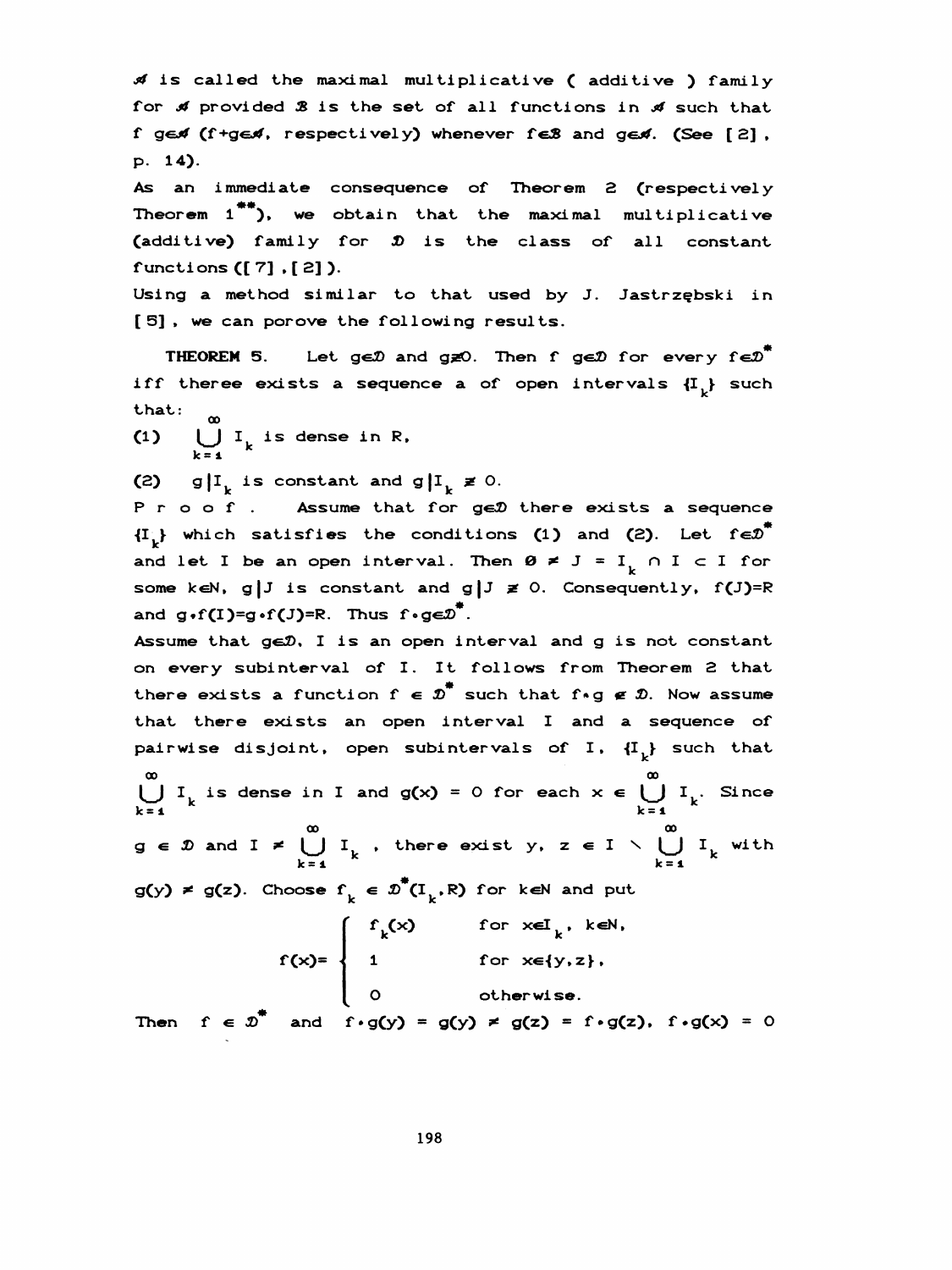for  $x \notin \{y, z\}$ , i.e. f.g $\infty$ .

Of course, the condition (2) can not be satisfied for any ge $\mathcal{D}$ . Hence the maximal multiplicative family for  $\mathcal{D}$  is empty.  $x \in \{y, z\}$ , i.e. f.geD.<br>course, the condition (2) can not be satisfied for<br>\*. Hence the maximal multiplicative family for  $\overline{x}$ <br>ty.<br>THEOPEM 6. Let.  $\overline{x} : \mathbb{R} \to \mathbb{R}$ ,  $\overline{x} = 0$ . Then, f.g.e.D. for ex-

THEOREM 6. Let  $g: R \rightarrow R$ ,  $g \not\equiv 0$ . Then  $f \cdot g \in \mathcal{D}$  for every  $f \in \mathcal{D}^{**}$  iff there exist a sequence of open intervals  $\{I_{\mu}\}\$ and a set AcR such that:

- (3)  $\bigcup_{k=1}^{\infty} I_k$  is dense in R,
- $(4)$  card  $(A)$  $\lt c$ ,
- (5) g|(I<sub>k</sub>\A) is constant for every k and g|(I<sub>k</sub>\A)  $\neq$  0.

Proof. Assume that for g: R-+R there exist a set A and a sequence  $\{I^{\dagger}_{\nu}\}$  which satisfy the conditions (3), (4) and (5). Let I be an open interval,  $f \in D^{**}$ , and y $\in R$ . Then  $\emptyset \neq J = I_{L} \cap I \subset I$  for some keN and  $g(x) = a \neq 0$  for each  $x \in J \setminus A$ . Since  $f \in D^{\ast\ast}$ , card  $(\{x \in J : f(x) = y/a\}) = c$ . Thus card  $({x\in I : f(x) \cdot g(x) = y}) \geq card ({x\in J \setminus A : f(x) = y / a}) = c$ and  $f \cdot g \in \mathcal{D}^{\bullet\bullet}$ .

Assume that  $g: R \rightarrow R$ , I is an open interval and  $g/(J\setminus A)$  is not constant for every subinterval J of I and every subset A of J with card(A)<c. Let C=R\{1}. It follows from the Corollary to Theorem 2, that there exists a  $d \in \mathcal{D}^{**}$  such that  $f \cdot d \in \mathcal{D}^{**}(R, C)$ , i.e. f $\cdot d \notin \mathcal{D}$ .

Now assume that there exist an open interval I, a sequence of pairwise disjoint, open subintervals of I,  ${I_{i}}$  and a oo subset A of I such that card(A)<c,  $\bigcup_{k}$  I is dense in I and k = i ao  $g(x) = 0$  for each  $x \in \bigcup_{k=1}^{\infty} I_k$  \ A. Notice that there exist y,z oo  $\epsilon$  I  $\setminus \bigcup_{k=1}^{\infty} I_k$  with g(y)  $\neq$  g(z). Choose  $f_k \in \mathcal{D}$  (I<sub>k</sub>,R) for k  $\epsilon$ N and put

> $f_{k}(x)$  for  $x \in L_{k}^{\infty}$  ,  $k \in \mathbb{N}$  ,  $f(x)=\begin{cases} 1 & \text{for } x \in \{y, z\}, \end{cases}$ O otherwise.

Then  $f \in \mathcal{D}^{**}$  and  $f \cdot g \notin \mathcal{D}$ .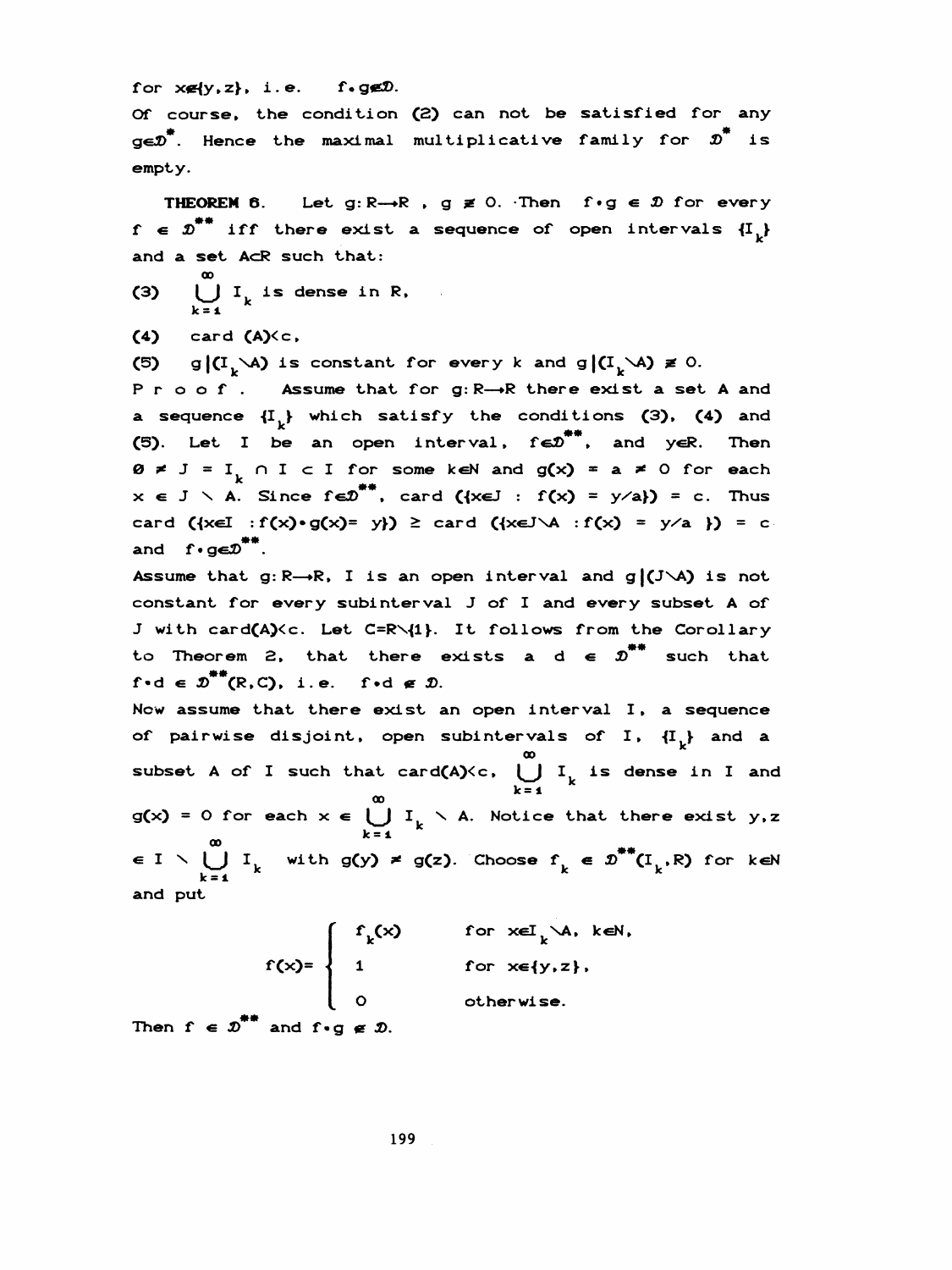Evidently, the conditions (4) and Ç5) can not be satisfied for any  $ge^{\#*}$ . Therefore the maximal multiplicative family for  $x^{**}$  is empty.

 IV. J. Ceder in [4] has characterized those functions which can be factored into a product of two Darboux functions. In the same paper, the author stated that a function f is a quotient of two Darboux functions iff  $[ f \neq 0]$ is bilaterally c-dense in itself ([4].Theorem 2). Unfortunately, this result is not true. For example, for the function f: R-->R, defined by  $f(x)=1$  if  $x\neq 0$  and  $f(x)=-1$  if  $x=0$ , the set [ $f \neq 0$ ] is bilaterally c-dense in itself, and evidently, f is not a quotient of two Darboux functions. We shall prove the following theorem. Unfortunately, this result is not true. For example, for the<br>function f: R--R, defined by  $f(x)=1$  if  $x=0$  and  $f(x)=1$  if<br> $x=0$ , the set  $[f*0]$  is bilaterally c-dense in itself, and<br>evidently, f is not a quotient of two mo

THEOREM 7. A function  $f: R \rightarrow R$  is a quotient of two Darboux functions iff f satisfies the following conditions: (i) if  $a < b$  and  $f(a) \cdot f(b) < 0$  then  $f(c)=0$  for some  $ce(a, b)$ ,

- 
- Cii) the sets [ f>0] and [ f<0] are bilaterally c-dense in itself.

Proof. Assume that  $h_1, h_2 \in \mathcal{D}$  and  $f = h_1/h_2$ . Then  $h_2 < 0$  $h_1$ ,  $h_2 \in \mathcal{D}$  and  $f = h_1/h_2$ . Then  $h_2$ <br>(0, then  $h_1$  (a)  $\cdot h_1$  (b)  $\times$  0 and, sin or  $h_2$ >0. Thus, if  $f(a) \cdot f(b)$ <0, then  $h_1(a) \cdot h_1(b)$ <0 and, since if a(b and f(a) $\cdot$ f(b)(0 then f(c)=0 for s<br>the sets [f)0] and [f(0] are bilated<br>itself.<br>o o f. Assume that  $h_1$ ,  $h_2 \in \mathcal{D}$  and f<br> $\geq$ 0. Thus, if f(a) $\cdot$ f(b)(0, then  $h_1$ (a) $\cdot h_1$ <br>, we have  $h_1$ (c)=0 for some ce hoi ds .

We may assume that  $h_2>0$ . Then  $[f>0]=[h_2>0]$  and  $[f<0]=[h_1<0]$ , and by  $h \in \mathcal{D}$  we obtain that [ $f>0$ ] and [ $f<0$ ] are bilaterally c-dense in itself. The condition (ii) holds too.

 Now notice that if A is bilaterally c-dense in itself then  $\overline{\mathcal{D}}^*(A,B) \neq \emptyset$  ([4]). Assume that f satisfies the conditions (i) and (ii). Let us decompose  $[f>0]$  into disjoint sets  $T$ and  $T_{\rm z}$  each c-dense in [f>0]. (See [1] or [4]) Similarly, let us decompose [f<0] into disjoint sets T<sub>g</sub> and T<sub>4</sub> each<br>
c-dense in [f<0].<br>
Let us define  $h_1, h_2$  as follows:<br>
on [f=0],  $h_1=0$   $h_2=1$ ,<br>
on T,  $h_1 \in \mathbb{D}^*(T, (0, \infty))$ ,  $h_1=h/f$ ,  $c$ -dense in  $[f<0]$ . some one of  $e^{2C}$  ment ( $1 \vee 1$  and  $1 \vee 0$  are bilatorally<br>in itself. The condition (ii) holds too.<br>ice that if A is bilaterally c-dense in itself then<br> $\neq 0$  ([4]). Assume that f satisfies the conditions<br>(ii). Let

Let us define  $h_1, h_2$  as follows:

| $\blacksquare$ $\blacksquare$<br>on $[ f = 0 ]$ , | $h_{\bullet} = 0$                                                      | $h_2 = 1$ .         |
|---------------------------------------------------|------------------------------------------------------------------------|---------------------|
| on $T_{\bullet}$ .                                | h $\epsilon \mathcal{D}^{\pi}(T, (0, \omega))$ ,                       | $h_2=h_1/f$ ,       |
| on $T_{2}$ ,                                      | h <sub>2</sub> $\infty$ <sup>*</sup> (T <sub>2</sub> ,(0, $\infty$ )), | $h_1 = f \cdot h_2$ |
|                                                   |                                                                        |                     |

200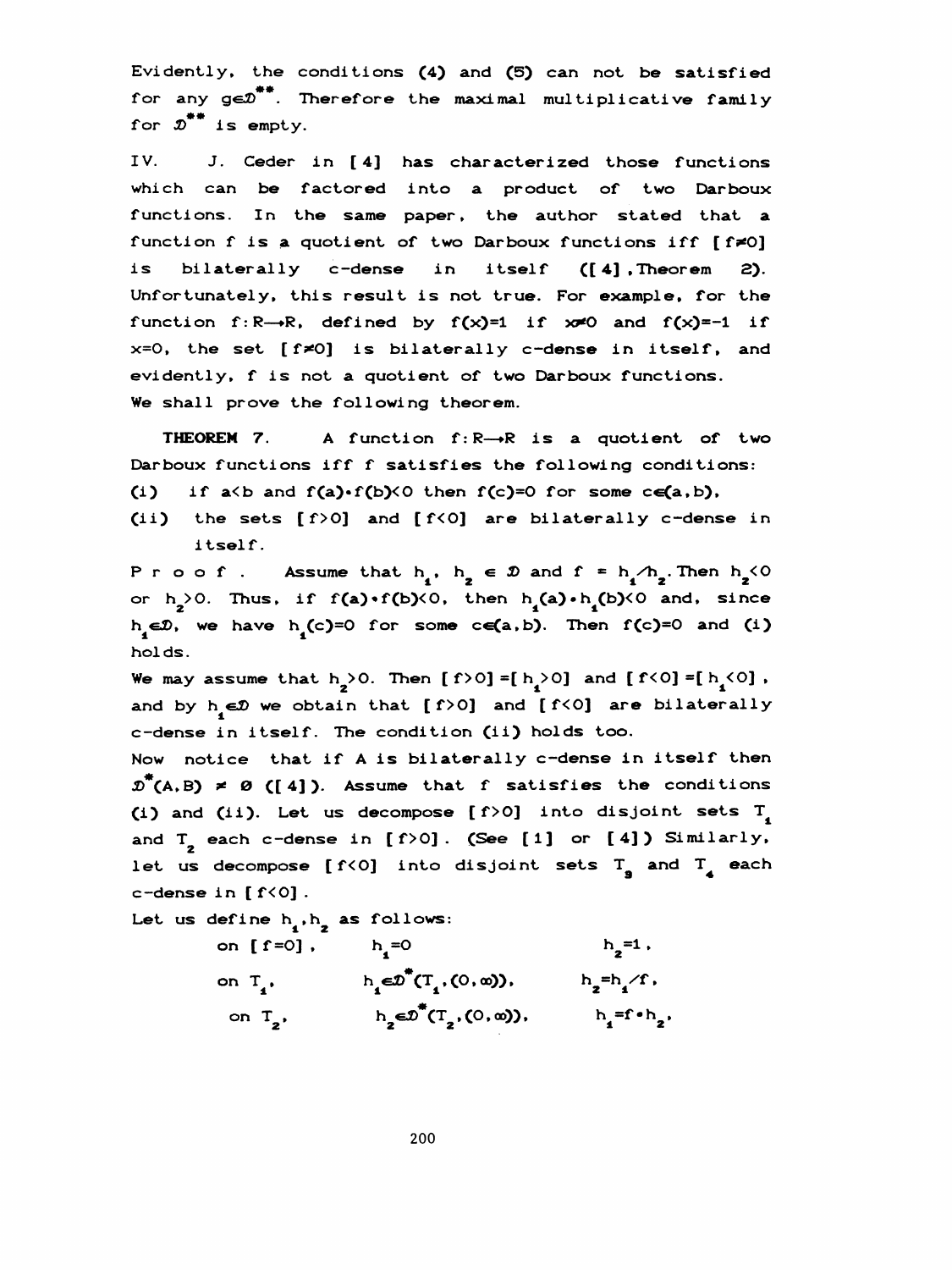on  $T_a$ , h  $\epsilon \mathcal{D}^{\mathsf{T}}(T_a, (-\infty, 0))$ ,  $h_a = h_a / f$ ,  $h_1 \in \mathcal{D}^*(T_1, (-\infty, 0)),$   $h_2 = h_1$ <br> $h_3 = h_2$   $h_3 = h_1$ 

on  $T_4$ , h<sub>2</sub> $\epsilon \mathcal{D}^*(T_4,(0,\infty))$ , h<sub>1</sub>=f·h<sub>2</sub>. Let us observe that  $f=h_{1}/h_{2}$  and  $h_{2}>0$ . We shall prove that  $\binom{h_1}{1}$  and  $\binom{h_2}{1}$ on  $T_a$ ,  $h_2 \in \mathbb{D}^*(T_a, (0, \infty))$ ,  $h_1 = f \cdot h_2$ .<br>
us observe that  $f = h_1/h_2$  and  $h_2 > 0$ . We shall prove that<br>  $\in \mathcal{D}$ . Let  $h_1(a) < h_1(b)$  and  $y \in (h_1(a), h_1(b))$ . There are<br>
e possible cases: Tive possible cases:

(a) if  $h_1(a)\geq 0$ , then  $f(b) > 0$ . Since the set  $[f > 0]$  is bilaterally c-dense in itself, we obtain that  $f > 0$   $\alpha$ , b) $\neq 0$ 

and consequently  $h_1(x)=y$  for some  $x \in T_1 \cap (a, b)$ ,<br>(b) if  $h_1(b) \le 0$ , then  $f(a) < 0$  and hence if  $h^{(b)} \leq 0$ , then  $f(a)$ <0 and hence there exists  $x \in T_a \cap (a,b)$  such that  $h(x)=y$ , and consequently  $h_1(x)=y$  for some  $x \in T_1 \cap (a,b)$ ,<br>
(b) if  $h_1(b) \le 0$ , then  $f(a) \le 0$  and hence there exists  $x \in T_1 \cap (a,b)$  such that  $h_1(x)=y$ ,<br>
(c) if  $h_1(a) \le y \le 0 \le h_1(b)$ , then  $f(a) \le 0$  and  $h_1(x) = y$ 

for some  $x \in T_g \cap (a, b)$ ,

(d) if  $h^{\bullet}$ (a) < 0 = y < h<sub>4</sub>(b), then it follows from (i) that there exists  $x \in (a, b)$  such that  $h^{(x)} = f(x) = 0$ ,

(e) if  $h^{\bullet}(\mathbf{a}) \leq 0 \leq y \leq h^{\bullet}(\mathbf{b})$ , then  $f(\mathbf{b}) > 0$  and  $h^{\bullet}(\mathbf{x}) = y$ for some  $x \in T$ ,  $\cap$  (a, b).

Thus  $h_1 \in \mathcal{D}$ . Now we shall show that  $h_2 \in \mathcal{D}$ . Assume that  $h_2(a) \leftarrow h_2(b)$  and  $y \in (h_2(a), h_2(b))$ . Then  $h_2(a) > 0$  and  $(a, b) \cap [f>0] \neq \emptyset$  or  $(a, b) \cap [f<0] \neq \emptyset$ . Then  $h_2(x) = y$  for some  $x \in T_2 \cap (a, b)$ . If  $(a, b)$  $h<sub>2</sub>(a)$  <  $h<sub>2</sub>(b)$  and y  $\in (h<sub>2</sub>(a), h<sub>2</sub>(b))$ . Then  $h<sub>2</sub>(a) > 0$  and me  $x \in T_g \cap (a,b)$ ,<br>
if  $h_i(a) \le 0 = y \le h_i(b)$ , then it<br>
here exists  $xe(a,b)$  such that  $h_i(x) =$ <br>
if  $h_i(a) \le 0 \le y \le h_i(b)$ , then f(b)<br>
me  $x \in T_i \cap (a,b)$ .<br>  $x \in \mathcal{D}$ . Now we shall show that  $h_2$ <br>  $h_2(b)$  and  $y \in (h_2(a), h_2(b))$ . T<br>  $h$  $(a,b) \cap [f \ge 0] \neq 0$  or  $(a,b) \cap [f \le 0] \neq 0$ . If  $(a,b) \cap [f \ge 0] \neq 0$ , then  $h_2(x) = y$  for some  $x \in T$ ,  $\cap$  (a,b). If (a,b)  $\cap$  [f(0]  $\neq \emptyset$ , then  $h_2(x) = y$  for some  $x \in T$   $\cap$  (a,b). Thus  $h_2 \in \mathcal{D}$  and this finishes the proof of Theorem 7.

## REFERENCES

- [1] N. Boboc and S. Marcus, Sur la détermination d'une function par les valeurs prises sur un certain ensamble. Annales Scientifiques de l' ecole Normale Superiore 76(3), 1959, 151-159.
- [2] A. Bruckner, Differentiation of Real Functions, Springer -Ver lag, Berlin-Heidelberg, New York, 1978.
- [3] A. Bruckner and J. Ceder, On the sum of Darboux functions, Proc. Amer. Math. Soc. 51, 1975, 97-102.
- [4] J. Ceder, On factoring a function into a product of Darboux functions. Rendiconti del Circolo Matematico di Palermo II, XXXI, 1982, 16-22.